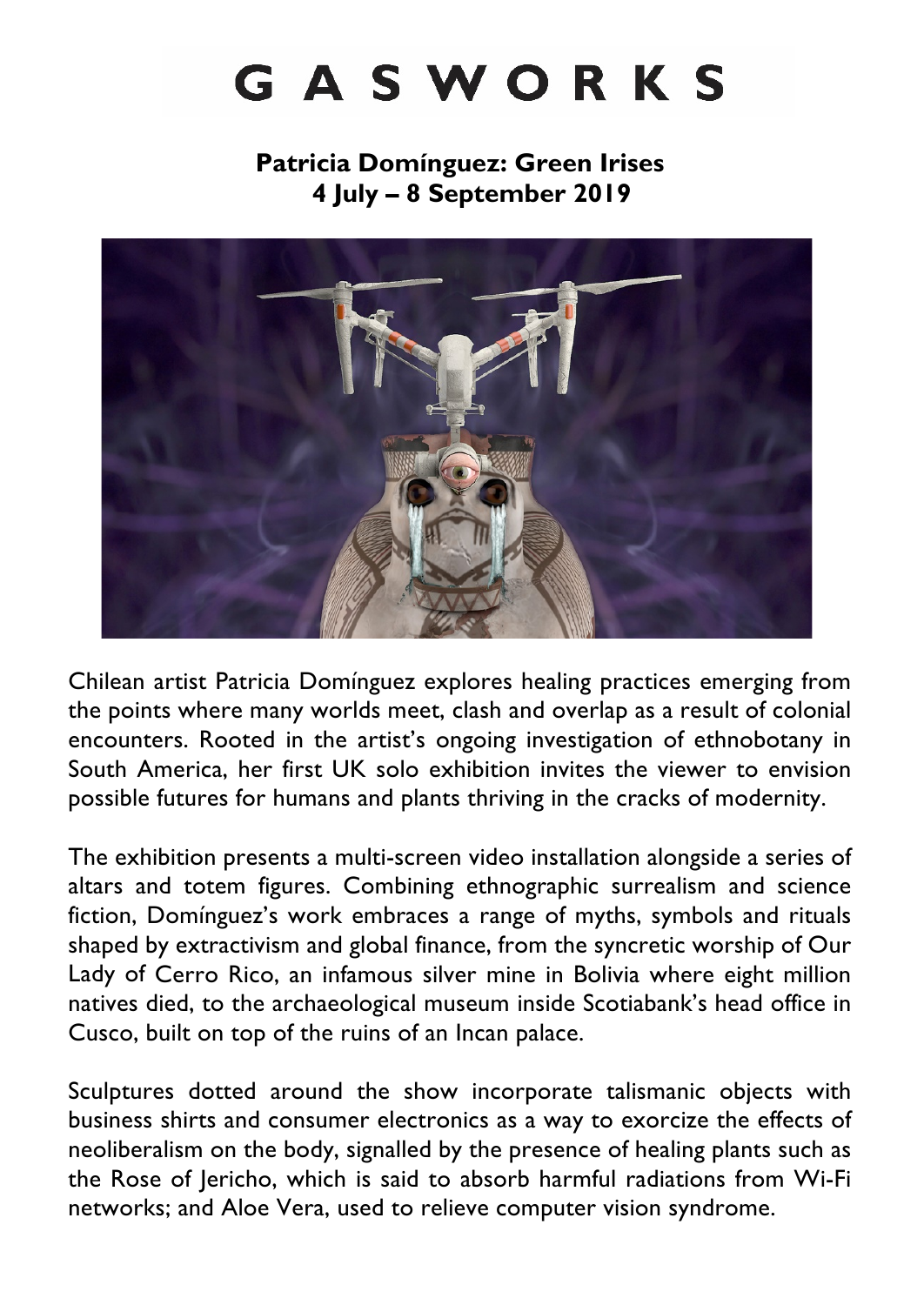Domínguez's recycling of materials and symbols is testament to her encounter with an enigmatic bird-like totem in the collections of the Salesian missionaries in Punta Arenas, Chile. Envisioned by native children under colonial rule, this artefact —recreated in the show— epitomises cultural bricolage as a means to resist the erasure of indigenous worlds and livelihoods.

Ceramics, watercolours and assemblages of found objects are gathered around a video installation shaped like a cybernetic altar. At its heart, the hologram of a pre-Columbian vase representing a crying duck serves as an avatar to mourn the many worlds suppressed by colonial power.

The centrepiece of the altar is a 25-minute-long video entitled *Eyes of Plants*, which explores the practice of healing with roses and other mestizo rituals emerging in the contact zones between radically different cosmologies. Introduced by European settlers, roses acquired magical power in the colonial imaginary through the legend of Our Lady of Guadalupe, who chose the rose as a symbol to manifest herself to Juan Diego, the first indigenous saint from the Americas. Incorporating optical illusions, homemade props and close relatives as actors, Domínguez's video induces a hallucinatory experience.

The main video is bookended by two oversized digital animations of the artist's scanned irises. Staring back at the audience, Domínguez's green eyes, a sign of European heritage, become an uncannily photorealistic record of colonial encounters.

The exhibition is accompanied by an artist's publication designed in collaboration with Futuro Studio. Conceived as an artwork, it includes an essay chronicling an ethnobotanical journey across indigenous lands in Bolivia, Chile and Peru. Approached with a sense of wonder, the text uncovers the histories buried beneath the surface of hydropower dams, petrol stations and other 'temples of extractivism'.

Cover image: Patricia Domínguez, *Eyes of Plants* (film still), 2019. Courtesy of the artist.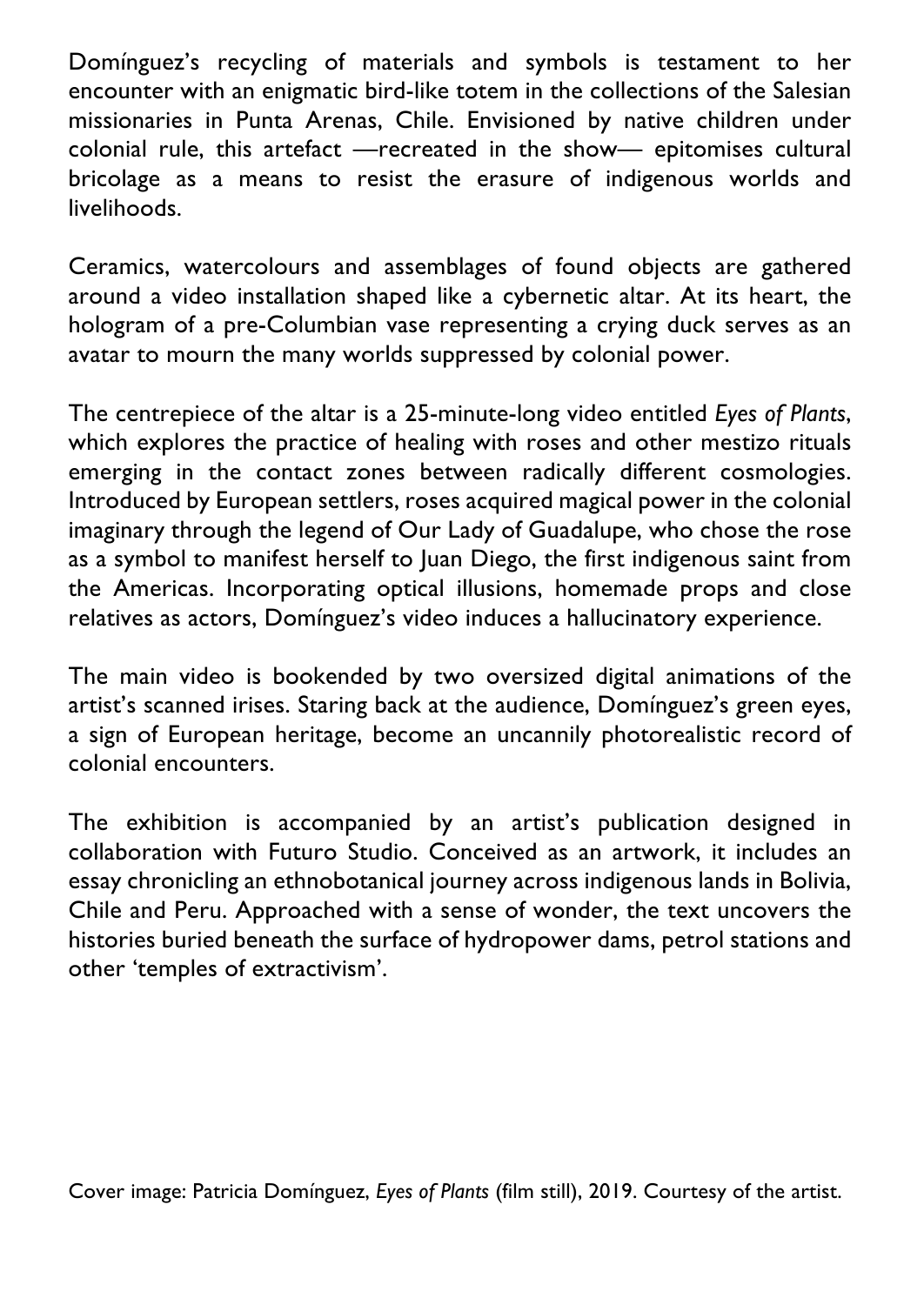## **Related Events**

### **Artist Talk: The Museum of Seagulls Saturday 6 July, 4-5pm**

Patricia Domínguez invites the audience to embark on a virtual tour the Museum of Seagulls, her grandfather's one-man museum in the Atacama Desert, Chile. The museum houses curiosities ranging from prehistoric sharks and indigenous ceramics to colonial artefacts and transatlantic flotsam.

*This event is free to attend, no booking required. Seats will be allocated on a first come, first served basis.*

#### **Gasworks Breakfast**

#### **Wednesday 28 August, 8:30-10am**

Join us for a tour of the exhibition with coffee, tea and pastries, All welcome!

## **Biography**

**Patricia Domínguez** is based in Santiago, Chile. Recent exhibitions include: SeMA Seoul Museum of Art, Korea; ARCO Madrid; Twin Gallery, Madrid (all 2018); Museo MAC, Santiago; Sala CCU, Santiago; CA2M, Madrid (2017); Pizzuti Collection, Ohio; Galería Patricia Ready, Santiago (2016); El Museo del Barrio, New York; FLORA, Bogotá (2013); The Watermill Center, New York (2010). She is the founder of Studio Vegetalista, an experimental platform for ethnobotanical research based in Santiago.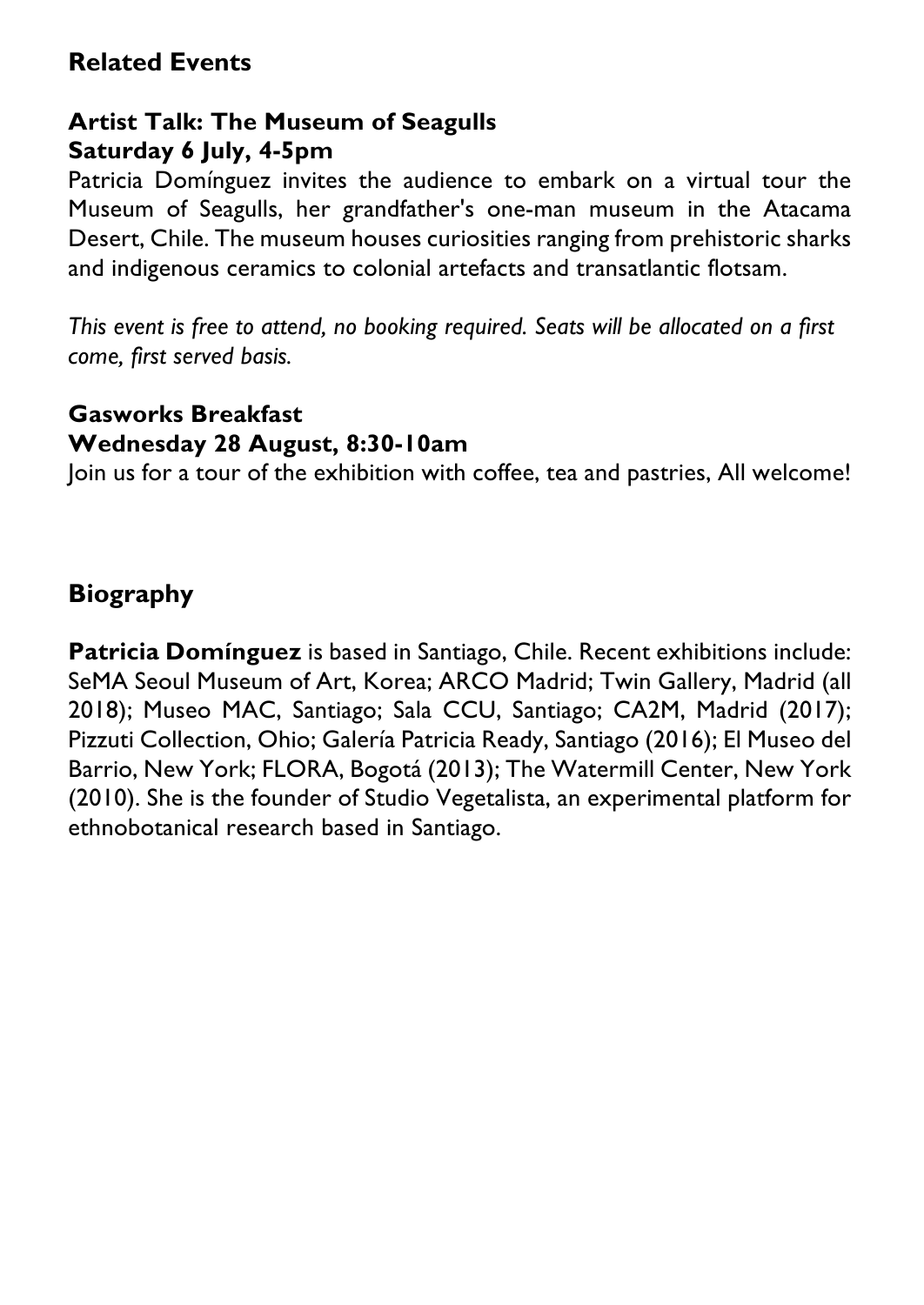## **List of Works**

### **Gallery 1**

**1.** *Eyes of Plants*, 2019. Single-channel video, 4K, sound, 24:53 min.

**2.** *Green Irises*, 2019. Two-channel video. 3D animation of scanned irises, 4K, silent, 24:53 min.

**3.** *Dear Friend (AliExpress Customer Service)*, 2019. Digital animation displayed on holographic fan, silent, 7 min loop.

**4.** *CCX (Coal Mining)*, 2019. Printed corporate shirt, plastic hands, white quartz, Amethyst, dry leaves (rose, bay, palm, bamboo, banana, pineapple), synthetic hair braids, beach towel, paper cut-outs from shopping catalogues, eye buttons, television rack, styrofoam rock,  $182 \times 130 \times 90$  cm.

**5.** *OGX (Oil Extraction)*, 2019. Printed corporate shirt, painted LED board, synthetic hair, plastic hands, costume rings, salt lamp, coloured sand, television rack, styrofoam rock,  $204 \times 150 \times 104$  cm.

**6.** *MPX (Power Plants)*, 2019. Printed corporate shirt, plastic feet, dry leaves (rose and palm), lamp, television rack, styrofoam rock,  $40 \times 110 \times 100$  cm.

**7.** *MMX (Mining Company)*, 2019. Printed corporate shirt, mannequin torso, painted LED board, crow feather, synthetic feathers, yellow quartz, dry leaves (rose, bay, banana), avocado seed, television rack, styrofoam rock, 130 x 115 x 90 cm.

**8.** *OSX (Offshore Industry)*, 2019. Printed corporate shirt, everlasting rose, synthetic hair braid, fake gems, printed fabric, television rack,  $164 \times 130 \times 124$  cm.

**9.** *X Holder,* 2019. Plastic hand, yoga block, lemongrass, 35 x 20 x 20 cm.

**10.** *Shapeshifting Vase*, 2018/19. Ceramic vase from Pomaire (Chile), synthetic hair braids, plastic hand,  $80 \times 30 \times 30$  cm.

**11.** *Island Health Clinic*, 2017/19. Clear LED boards, synthetic hair braids, yoga blocks, dry roses, water and Rose of Jericho to absorb electromagnetic radiation from Wi-Fi networks,  $13 \times 65 \times 60$  cm each.

**12.** *Freedom Clinic*, 2017/19. Painted LED board, plastic hand, chicken feathers to relieve work-related stress, 85 x 70 x 7 cm.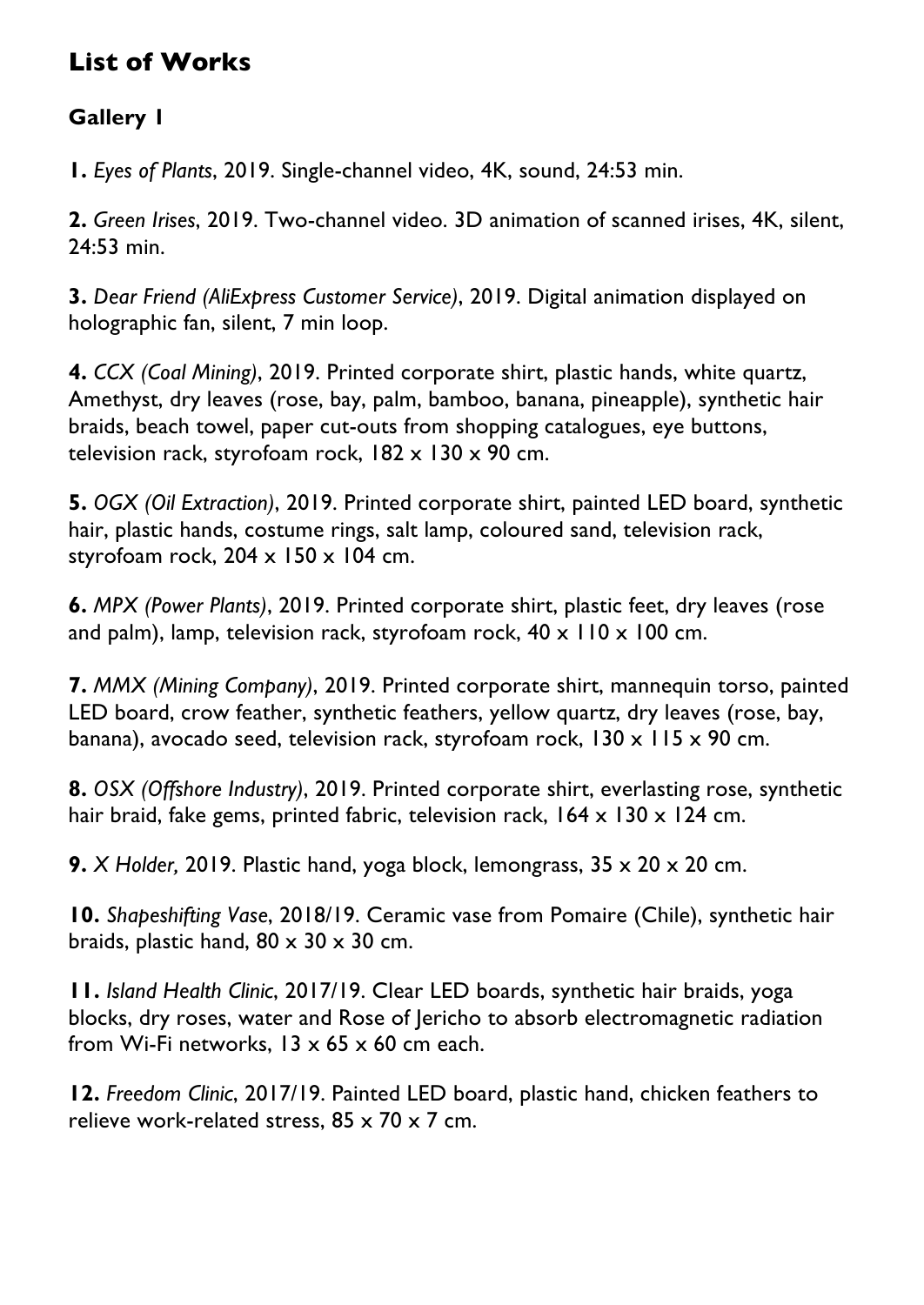#### **Gallery 2**

**13.** *Ol a.k.a Tus Huevos*, 2018/19. Taxidermy chicken feet, synthetic hair braids, feathers, printed corporate shirts, Transformers beach towel, metal structure, Aloe-Vera leaves with pins,  $200 \times 135 \times 60$ cm.

**14.** *Cosmic Weeping*, 2019. Printed running shorts, mannequin hips, plastic hands, brick, bamboo leaves,  $310 \times 75 \times 30$  cm.

**15.** *Plant Saga*, 2019. Watercolour on paper, 56 x 43 cm.

**16.** *Water: DNA Torrent*, 2019. Watercolour on paper, 42 x 33 cm.

**17.** *Shapeshifting Lines*, 2019. Watercolour on paper, 42 x 33 cm.

**18.** *Drones: Deadlines*, 2019. Watercolour on paper, 42 x 33 cm.

**19.** *Yerbateras*, 2019. Two ceramic vases from Talavera de la Reina (Spain), synthetic hair braids, plastic feet, paint,  $88 \times 29 \times 29$  cm each.

**20.** *My Spreadsheets Hurt (Flying Rock)*, 2019. Fake rock, synthetic hair braid, paper cut-outs from shopping catalogues, eye buttons,  $60 \times 35 \times 35$  cm.

**21.** *Smoke Bath*, 2019. Fake rock, emoji mask, towel, copal incense, 55 x 50 x 40 cm.

**22.** *Technologies of Enchantment*, 2019. Artist's publication in broadsheet format, offset printing, 20 pages, edition of 1,500.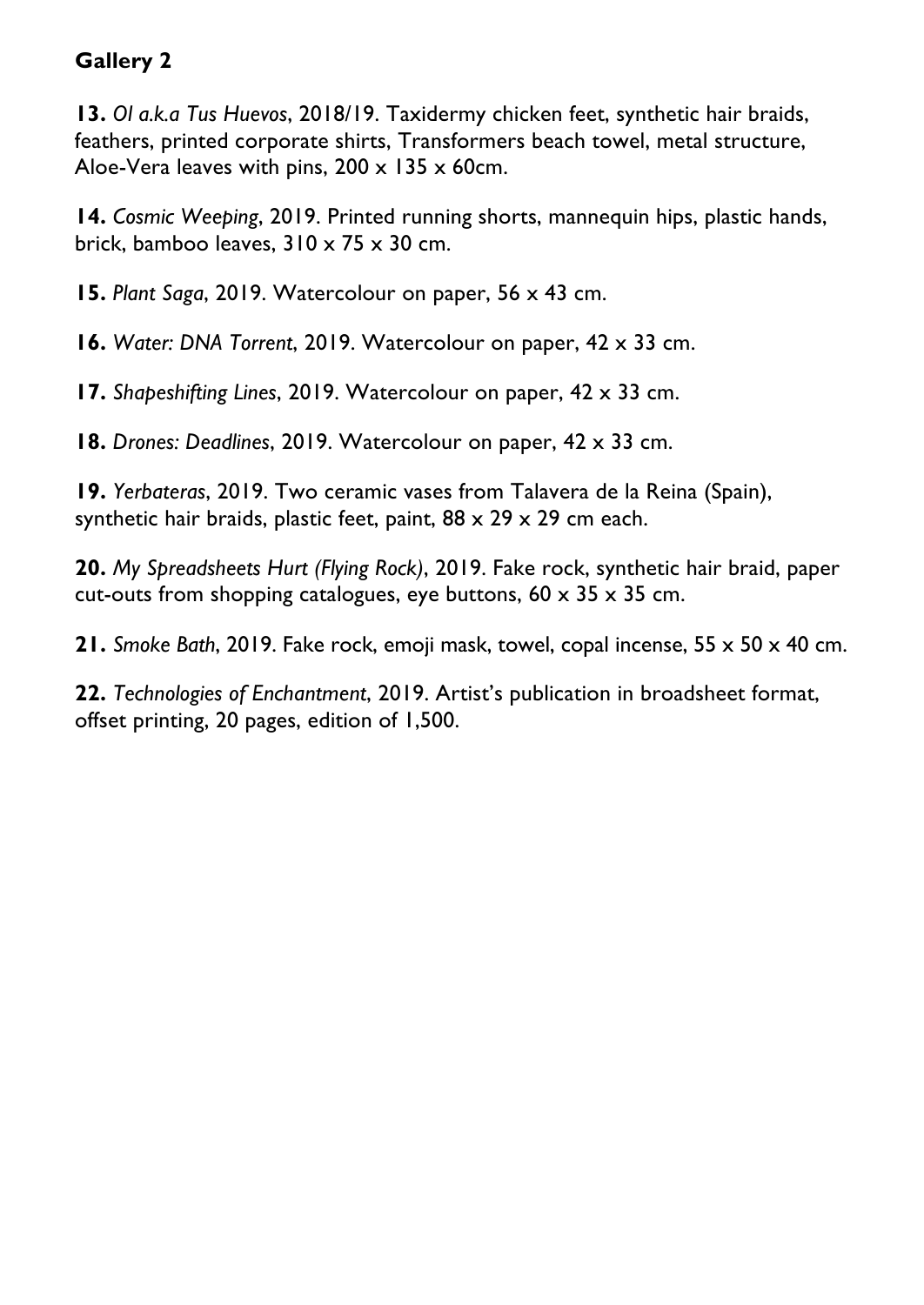## **Production Credits**

Films written, directed and edited by Patricia Domínguez.

Camera and photography assistance: Cepams and Emilia Martí.

3D modelling and digital animation: Álvaro Muñoz.

Additional footage: Drone footage by Andrés Pérez. Ceramics shot and post-produced by Cristián Medina Payá. Iris scan of the artist's eyes produced by Iris Love Art Gallery.

Soundtrack:

Music by Futuro Fósil (featuring a track with Galambó). Sound design by Patricia Domínguez. Samples include pre-Columbian vases used as wind instruments and the sound recording of a knife sharpener in the streets of La Elipa, Madrid. Additional sound effects by Cepams.

Production assistance: Natasha Cabellos, Marco Godoy, Bárbara Valdovinos.

Costume design: Patricia Domínguez in collaboration with Luz Creativa.

Cast:

Elisita Balbontín Domínguez, Claudia Blin, Felipe Domínguez, Florencia Domínguez, Gonzalo Domínguez, Fanny Escobar, Lucía Miranda, Abuela Rock, Ricardo Vergara Muñoz, Rosa Zaldívar.

Publication and poster design: Futuro Studio.

Ethnobotanical mentoring:

José Luis de la Fuente (AMESANO), Amador y Rosa (Chimicuas House), Nicole Postel (Frecuencia Licán), Vanesa Beytía (Fundación Alquímica).

Acknowledgements:

Marco Godoy, Elisita Balbontín Domínguez, Claudia Blin, Jaime Calleja, Fernanda Claro, Alejandra Domínguez, Catalina Espejo, Roxana González, Abuela Rock, Museo Las Gaviotas, Teatro Club Social.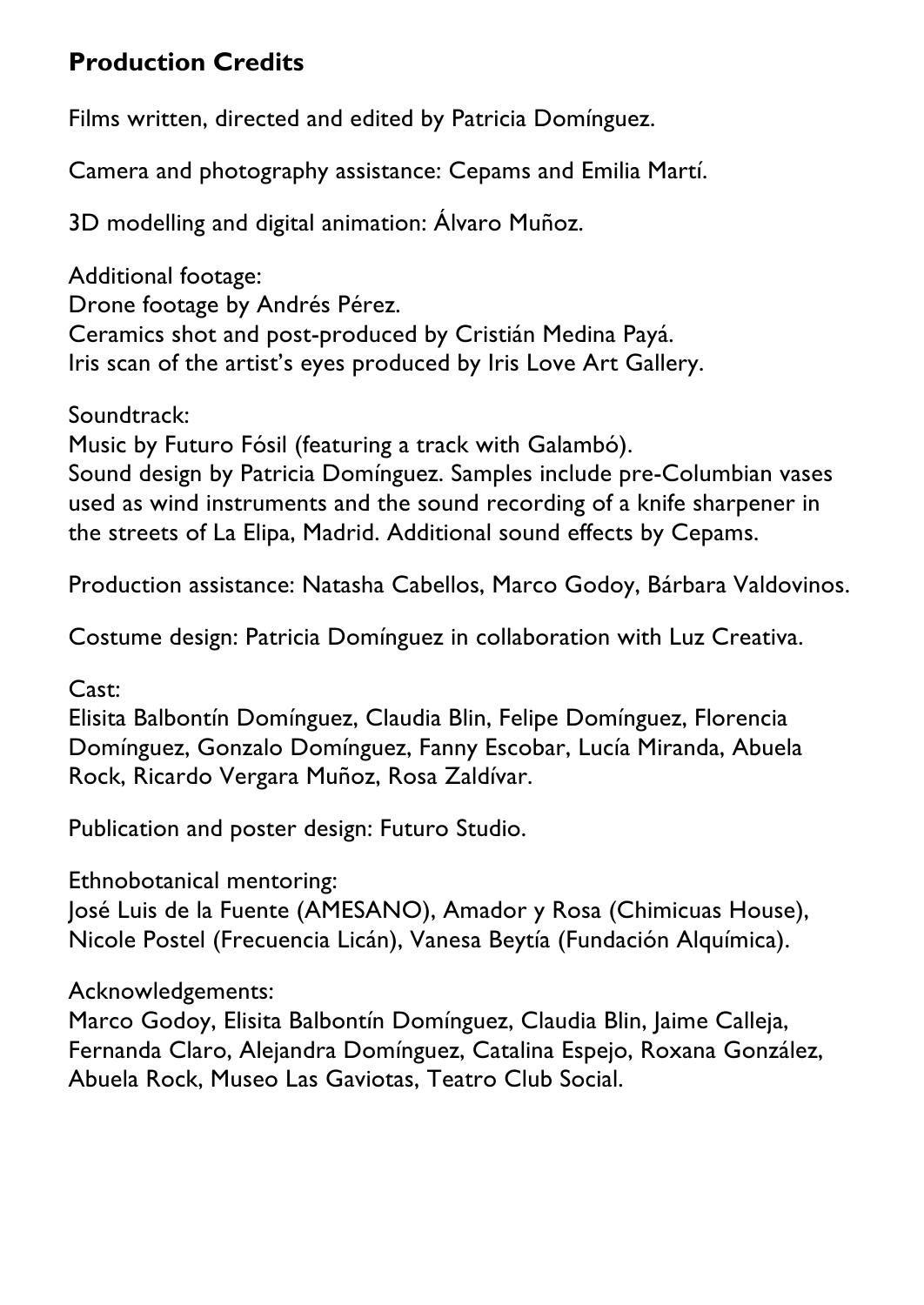## **Limited Edition**

To accompany the exhibition, Patricia Domínguez has generously produced a unique series of 8 sculptures titled *My Spreadsheets hurt* (2019) exclusively for Gasworks.

Each sculpture is hand-made and consists of a painted ceramic vase with a braid attached. The braids come in a variation of colours and have been affixed with cut-out images sourced from various shopping catalogues.

To enquire about the work, please contact Alex White on 0207 587 5202 / alex@gasworks.org.uk.

## **About Gasworks Limited Edition Prints**

Gasworks regularly produces exclusive limited edition artworks in collaboration with artists involved in our programmes. These beautiful and affordable artworks are kindly donated by the artists, allowing us to generate vital funds which ensure that we can continue to support emerging artists to research, develop, make and present new work.

## **Exhibition supported by**

All works in *Green Irises* have been commissioned and produced by Gasworks, with generous support from Lazo Cordillera, Fundación Engel, Fundación AMA and SCAN. The work will later travel to CentroCentro, in Madrid.

Gasworks commissions are supported by Catherine Petitgas and Gasworks Exhibitions Supporters.



Fundación Engel